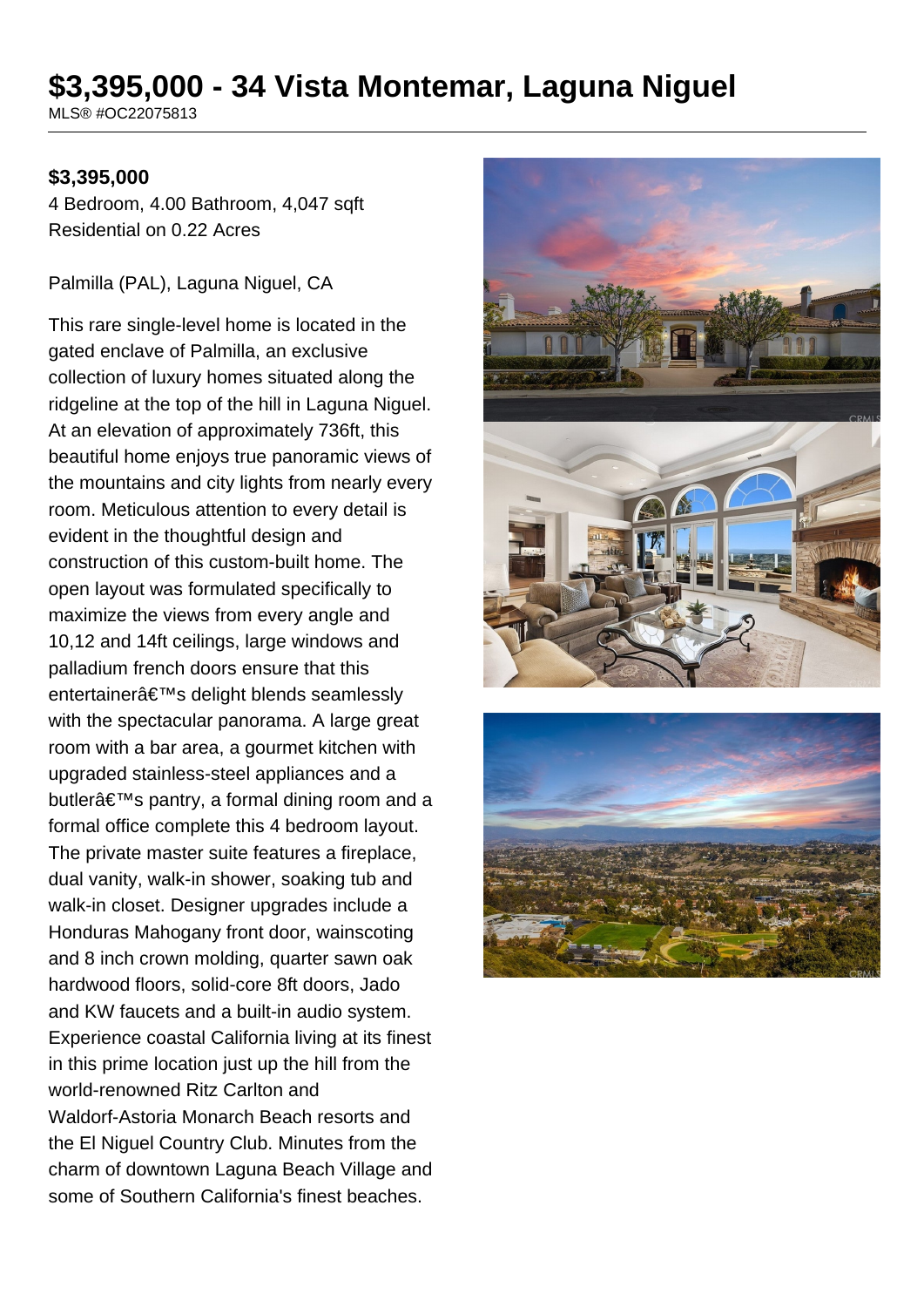Built in 2000

### **Essential Information**

| MLS®#                 | OC22075813                     |
|-----------------------|--------------------------------|
| Price                 | \$3,395,000                    |
| <b>Bedrooms</b>       | 4                              |
| <b>Bathrooms</b>      | 4.00                           |
| <b>Full Baths</b>     | 4                              |
| <b>Square Footage</b> | 4,047                          |
| Acres                 | 0.22                           |
| <b>Year Built</b>     | 2000                           |
| <b>Type</b>           | Residential                    |
| Sub-Type              | <b>Single Family Residence</b> |
| Style                 | Custom                         |
| Status                | <b>Active Under Contract</b>   |

## **Community Information**

| <b>Address</b> | 34 Vista Montemar     |
|----------------|-----------------------|
| Area           | <b>LNSMT - Summit</b> |
| Subdivision    | Palmilla (PAL)        |
| City           | Laguna Niguel         |
| County         | Orange                |
| <b>State</b>   | СA                    |
| Zip Code       | 92677                 |

### **Amenities**

| Amenities             | Controlled Access, Maintenance Grounds, Guard, Security                                                                                    |  |
|-----------------------|--------------------------------------------------------------------------------------------------------------------------------------------|--|
| <b>Utilities</b>      | Cable Connected, Electricity Connected, Natural Gas Connected, Phone<br>Connected, Sewer Connected, Underground Utilities, Water Connected |  |
| <b>Parking Spaces</b> | 3                                                                                                                                          |  |
| Parking               | Door-Single, Driveway Up Slope From Street, Garage Faces Front,<br>Garage, Garage Door Opener, On Site, Oversized, Private                 |  |
| # of Garages          | 3                                                                                                                                          |  |
| Garages               | Door-Single, Driveway Up Slope From Street, Garage Faces Front,<br>Garage, Garage Door Opener, On Site, Oversized, Private                 |  |
| View                  | City Lights, Hills, Neighborhood, Trees/Woods                                                                                              |  |
| Pool                  | <b>None</b>                                                                                                                                |  |

**Interior**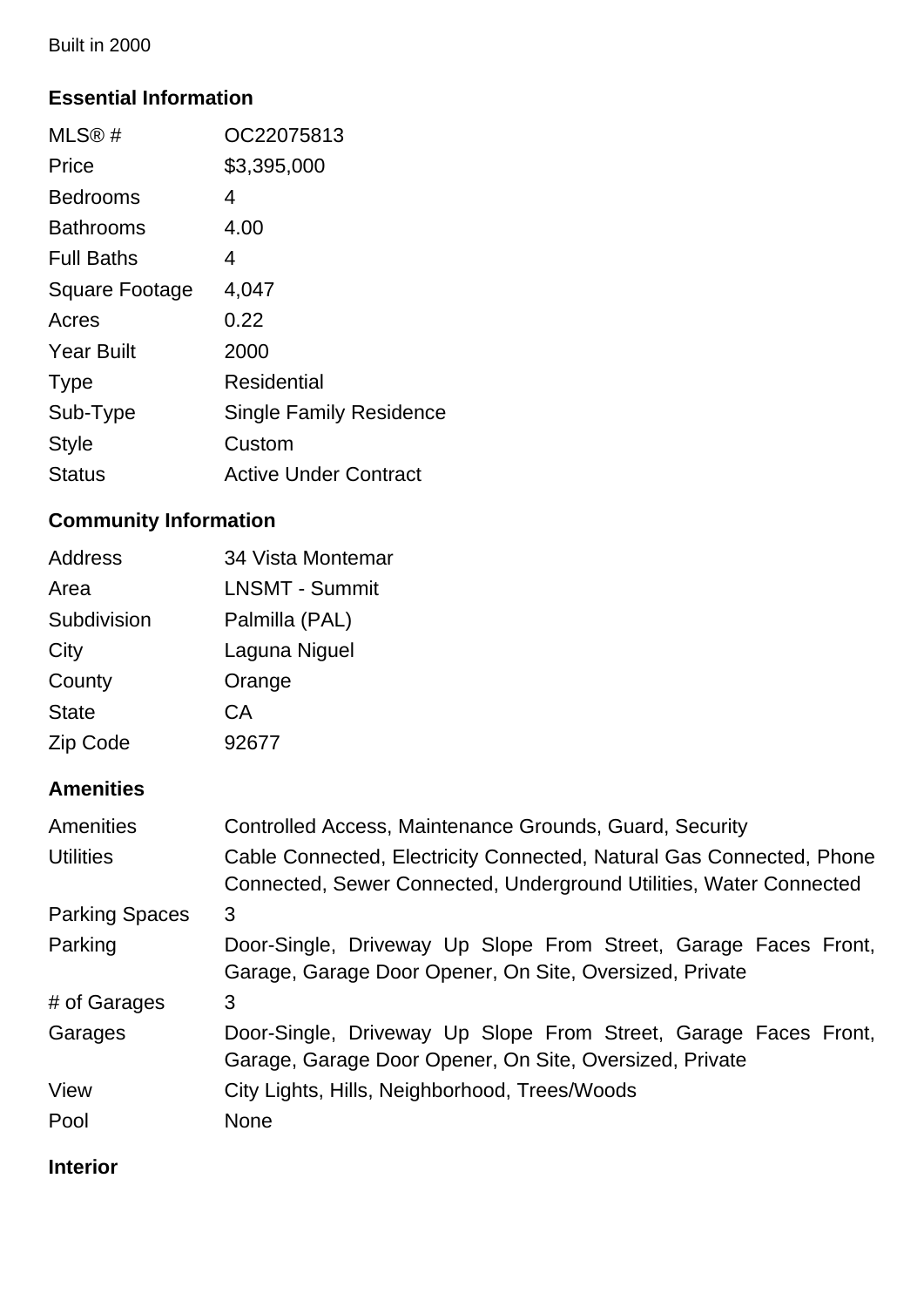| <b>Interior</b>          | Carpet, Stone, Wood                                                                                                                                                                                                                                                                                                             |
|--------------------------|---------------------------------------------------------------------------------------------------------------------------------------------------------------------------------------------------------------------------------------------------------------------------------------------------------------------------------|
| <b>Interior Features</b> | Wet Bar, Built-in Features, Chair Rail, Crown Molding, Central Vacuum,<br>Granite Counters, High Ceilings, Open Floorplan, Pantry, Pull Down Attic<br>Stairs, Phone System, Paneling/Wainscoting, Recessed Lighting, Bar,<br>Wired for Sound, All Bedrooms Down, Attic, Main Level Master, Walk-In<br>Pantry, Walk-In Closet(s) |
| Appliances               | Built-In Range, Barbecue, Double Oven, Dishwasher, Electric Oven,<br>Disposal, Gas Range, Gas Water Heater, High Efficiency Water Heater,<br>Hot Water Circulator, Ice Maker, Microwave, Refrigerator, Self Cleaning<br>Oven, Trash Compactor, Water To Refrigerator, Water Purifier                                            |
| Heating                  | Central, Forced Air, Fireplace(s), Natural Gas, Zoned                                                                                                                                                                                                                                                                           |
| Cooling                  | Central Air, Electric, Zoned                                                                                                                                                                                                                                                                                                    |
| Fireplace                | Yes                                                                                                                                                                                                                                                                                                                             |
| <b>Fireplaces</b>        | Gas, Gas Starter, Great Room, Master Bedroom                                                                                                                                                                                                                                                                                    |
| <b>Stories</b>           | One                                                                                                                                                                                                                                                                                                                             |

#### **Exterior**

| <b>Exterior</b>          | Stucco, Copper Plumbing                                                                                                                                |  |
|--------------------------|--------------------------------------------------------------------------------------------------------------------------------------------------------|--|
| <b>Exterior Features</b> | Lighting, Rain Gutters                                                                                                                                 |  |
| Lot Description          | Back Yard, Front Yard, Sprinklers In Rear, Sprinklers In Front, Sprinklers<br>Timer, Sprinklers On Side, Sprinkler System, Street Level, Value In Land |  |
| <b>Windows</b>           | Double Pane Windows, Plantation Shutters, Skylight(s), Wood Frames                                                                                     |  |
| Roof                     | Clay, Spanish Tile                                                                                                                                     |  |
| Construction             | Stucco, Copper Plumbing                                                                                                                                |  |
| Foundation               | Quake Bracing, Slab, Tie Down                                                                                                                          |  |

#### **School Information**

District Capistrano Unified

### **Additional Information**

| April 12th, 2022 |
|------------------|
| 74               |
| 399.00           |
| Monthly          |
| Fee              |
|                  |

## **Listing Details**

| <b>Listing Agent</b>  | Helena Noonan |
|-----------------------|---------------|
| <b>Listing Office</b> | Compass       |

Based on information from California Regional Multiple Listing Service, Inc. as of July 5th, 2022 at 8:32am PDT. This